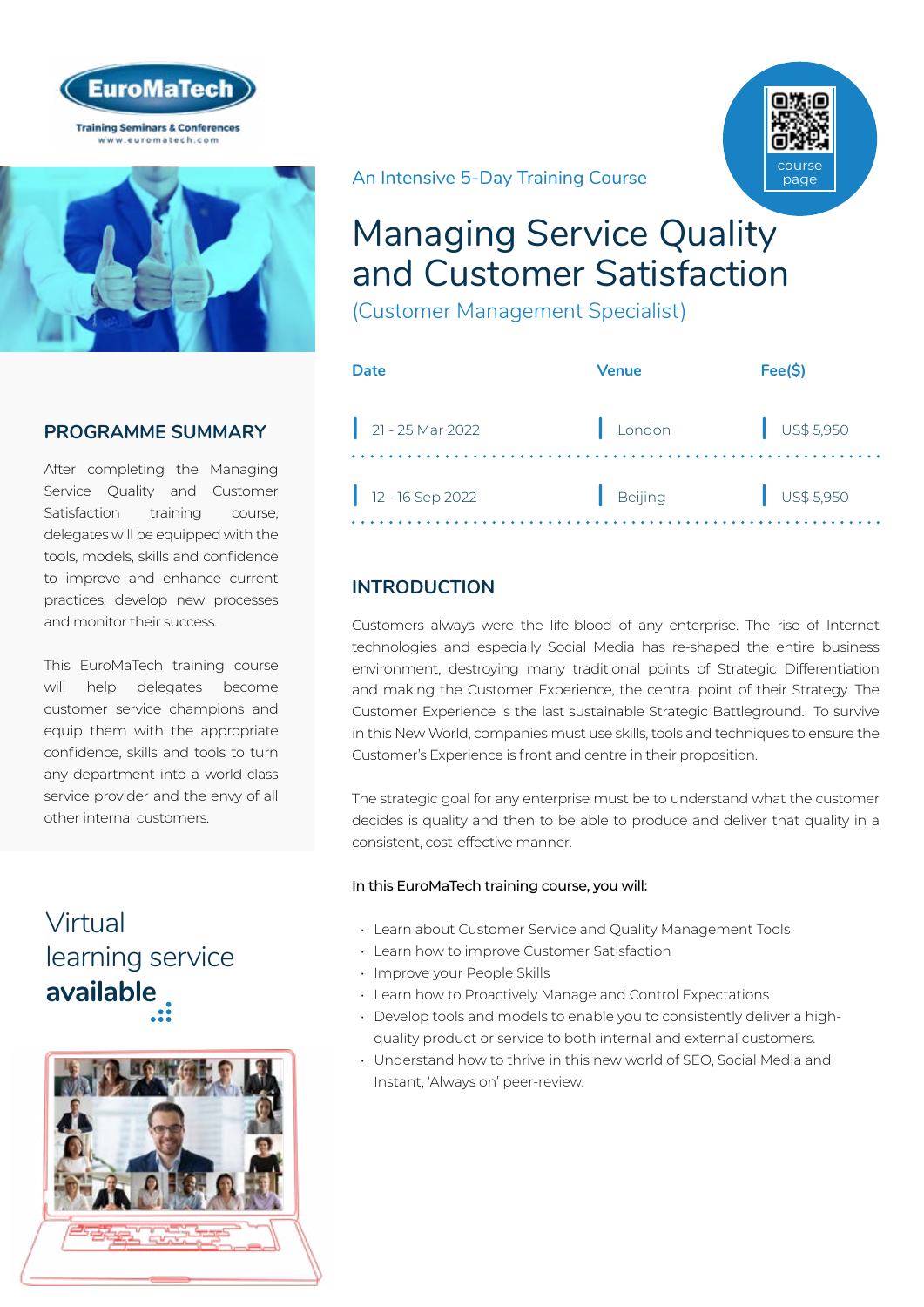## **TRAINING METHODOLOGY**

The Managing Service Quality and Customer Satisfaction training course will be highly participative and will include a wide range of methods including presentations, discussions, videos, case studies and exercises. We will look at examples of Global Best Practices in the use of Social Media tools and tactics in Customer Relationship Management. Where appropriate, these will include real issues brought to the training course by delegates.

#### **In-house Training**

EuroMaTech is capable of conducting this training programme exclusively for your delegates. Please e-mail us on inhouse@euromatech.ae for further information and/or to receive a comprehensive proposal.



 $\left( \mathbf{B}\right)$ +971 50 196 6003

**Email Address:** info@euromatech.ae

**Website:** www.euromatech.com

#### **WHO SHOULD ATTEND**

- Directors and those responsible for Profitable growth within the Organization.
- All business professionals in customer facing positions or with specific responsibilities for Service Quality and Customer Satisfaction
- Personnel new to the role, as well as more experienced officers seeking to examine and enhance their service quality and customer satisfaction skills
- Marketing professionals looking for a compelling strategic edge in the market
- Team leaders looking to relate to their teams and to higher management

## **PROGRAMME OBJECTIVES**

- Describe how to use Quality Management tools and methods
- Build strong customer relationships
- Help influence and set customer expectations
- Measure their own degree of customer focus and be able to apply a variety of methods to get closer to the customer
- Implement improved people skills to enhance customer service
- Improve service to internal customers as well as external customers
- Use skills to build effective relationships
- Develop Strategies and Skills for harnessing Internet and Social Media tools to create and maintain meaningful and sustainable relationships with Customers

## **QUALITY CERTIFICATIONS & ACCREDITATIONS**

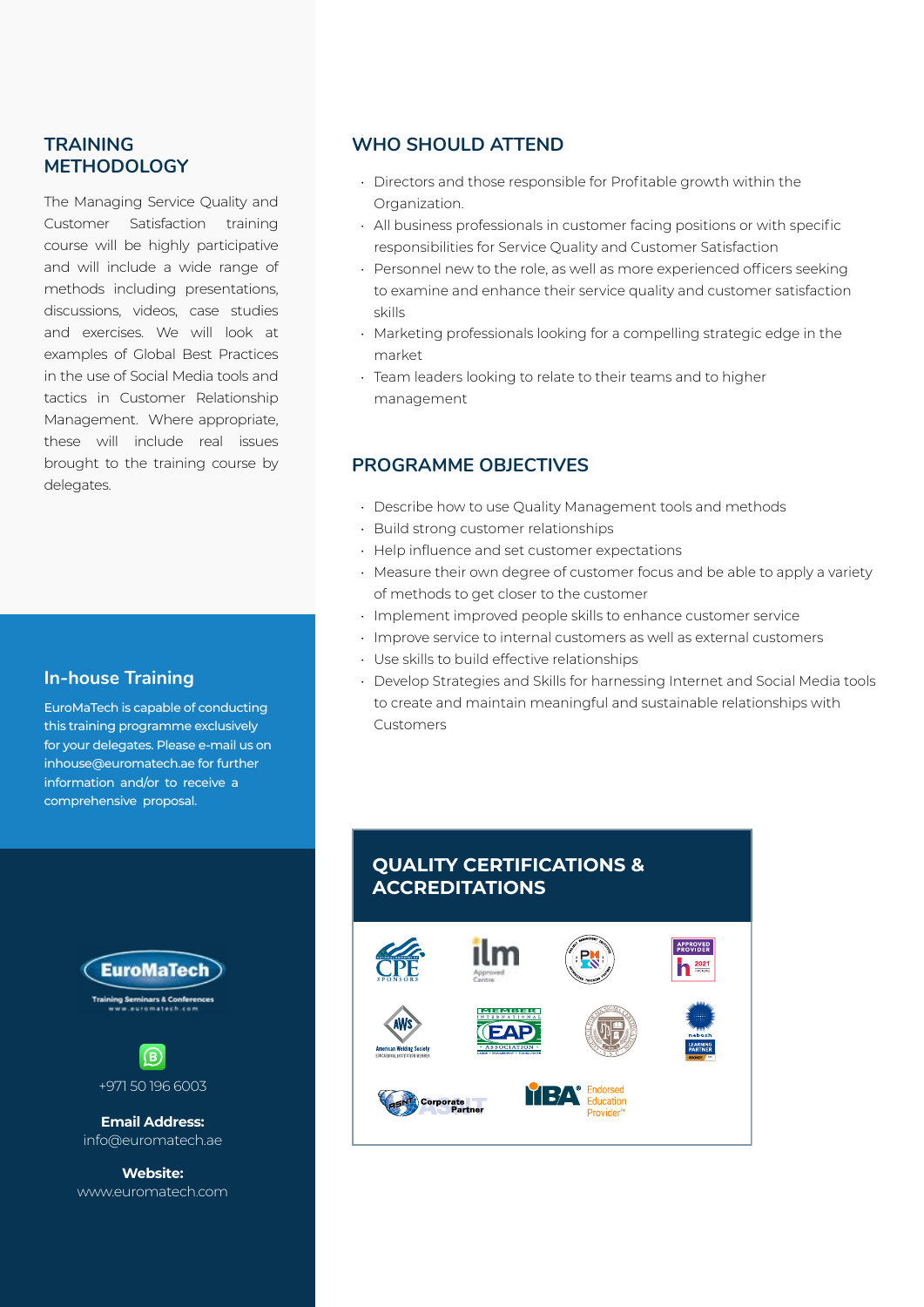# **COURSE OUTLINE**



## **Day 3**

#### Managing Customer Expectations

- Exceeding customer expectations every time
- Determining how to exceed expectations
- It's the little things that matter increased satisfaction at minimal cost
- Asking for feedback on performance
- Ongoing evaluation of effectiveness to ensure satisfaction
- Maximise the value you deliver
- Understanding different customer styles

## **Day 1**

#### Introducing Quality Management and Customer **Services**

- Introduction to Quality Management
- The history of Quality in business
- Basic Quality concepts
- What is it that Customers want?
- How can we calculate the total cost of Quality?
- Customer satisfaction is a perception and can be managed
- Setting customer expectations
- Changing internal perceptions
- Getting closer to customers, understanding value
- Understanding customer needs and expectations
- Commitment starts at the top of the organisation

## **Day 4**

#### People Skills to Deliver Excellent Customer Service

- Back to basics communicating with our customers
- Identify Listening Styles for you and your customer
- Building Rapport
- Influencing skills
- Persuasion techniques
- Dealing with Difficult Customers
- Understanding Customer Behaviours
- Understanding where Anger comes from
- Developing Emotional Intelligence

## **Day 2**

#### Service Quality Tools & **Techniques**

- Five steps to Effective Quality Management
- Beginning with measurement
- Then we need methods of Control
- Continuous Improvement
- Service Quality Tools and **Techniques**
- Tools and approach to be used to include
	- » Integrated Quality Management Systems
	- » ISO
	- » Balanced Scorecard
	- » Six Sigma
	- » Questionnaires
	- » Pareto Analysis
	- » Nominal Group **Technique**
	- » Cause and Effect Analysis

- » Solution Effect Analysis
- » Selection Grid

## **Day 5**

#### Operating Virtually & Making it **Happen**

- Best Practices in using Social Media
- Search Engine Optimization Masterclass
- Using the tools, models and techniques discussed so far in 2 case studies
	- » A Real-Life case study (in small teams)
	- » Your own work situation (in same-company groups or alone)
- Producing a Plan of Action to take back to the office
- How to improve customer satisfaction in 5 quick steps